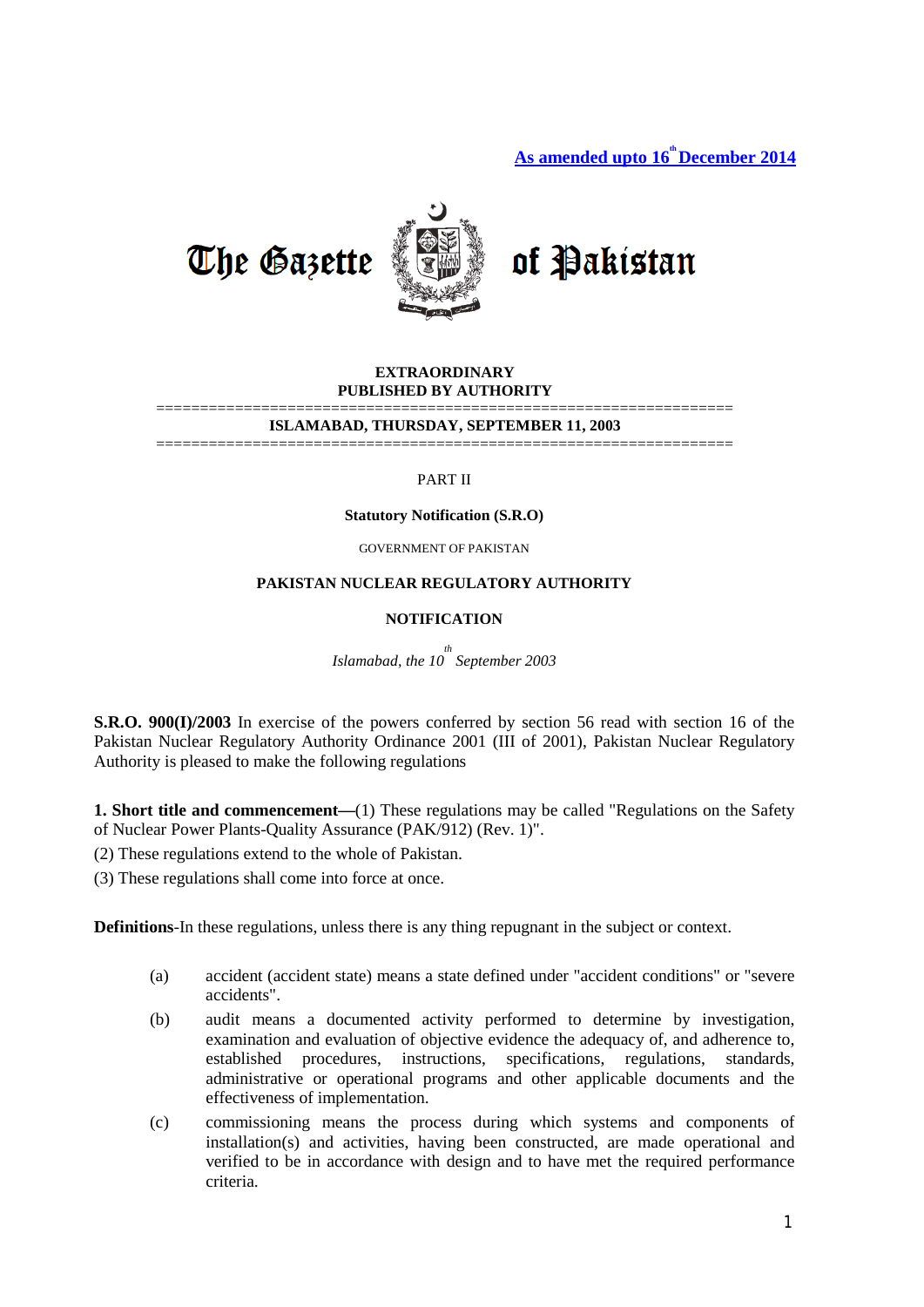- (d) construction means the process of manufacturing and assembling the components of an installation, the carrying out of civil works, the installation of the components and equipment and the performance of associated tests.
- (e) decommissioning means administrative and technical actions taken to allow the removal of some or all of the regulatory controls from a facility (except for a repository, which is closed and not decommissioned.)
- (f) design means the process and the result of developing the concept, detailed plans, supporting calculations and specifications for nuclear installation(s) and its parts.
- (g) documentation means recorded or pictorial information describing, defining, specifying, reporting or certifying activities, requirements, procedures or results related to Quality Assurance.
- (h) examination means an element of inspection consisting of investigation of materials, components, supplies or service, to determine conformance with those specified requirements, which can be determined by such investigation..
- (i) inspection means examination, observation, measurement or test undertaken to assess structures, systems, components and materials as well as operational activities, processes, procedures and personnel competence.
- (j) licensee means the holder of current licence.
- (k) non-conformance means a deficiency in characteristics, documentation or procedure, which renders the Quality of an Item unacceptable or indeterminate.
- (l) nuclear safety (safety) means the achievement of proper operating conditions, prevention of accidents or mitigation of accident consequences, resulting in protection of site personnel, the public and the environment from undue radiation hazards.
- (m) objective evidence means qualitative or quantitative information, record or statement of fact, pertaining to the quality of an item or service, which is based on observation, measurement or test and which can be verified.
- (n) operation means all activities performed to achieve the purpose for which installation(s) was constructed.
- (o) Pakistan Nuclear Regulatory Authority (PNRA) means the national authority as established under section 3 of the Ordinance III of 2001 by Government of Pakistan and herein called the Authority.
- (p) qualified person means the person who, having complied with specific requirements and met certain conditions, has been officially designated to discharge specified duties and responsibilities.
- (q) quality assurance means planned and systematic actions necessary to provide adequate confidence that an item, process or service will satisfy given requirements for quality, for example, those specified in the licence.
- (r) records mean documents, which furnish objective evidence of the quality of items or services and activities affecting quality.
- (s) site means the geographical area containing the nuclear installation(s), and within which the management of the installation(s) may directly initiate emergency actions.
- (t) siting means process of selecting a suitable Site for nuclear installation(s), including appropriate assessment and definition of the related design bases.
- (u) specification (technical condition*)* means a written statement of requirements to be satisfied by a product, a service, a material or process, indicating the procedure by means of which it may be determined whether specified requirements are satisfied.
- (v) supplier evaluation means an appraisal to determine whether or not a management system is capable of producing an item or service of a stated quality, and generating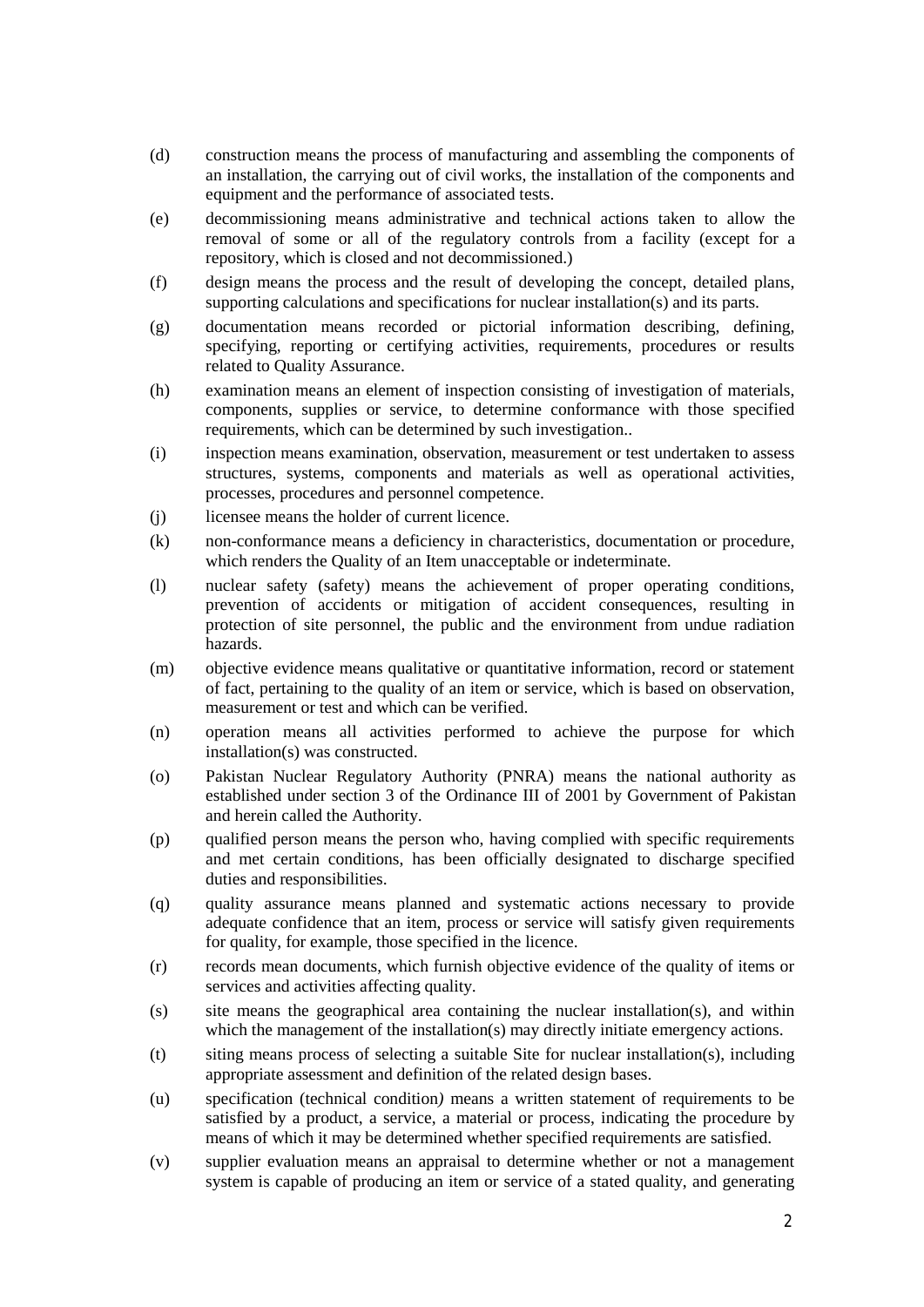evidence that supports decision on acceptability.

(w) testing means determination or verification of the capability of an item to meet specified requirements by subjecting the item to a set of physical, chemical, environmental or operational conditions

# **2. INTRODUCTION**

# **Purpose**

2.1. These regulations provide the basic requirements for establishing and implementing quality assurance programs related to the safety of nuclear power plants. These basic requirements apply to the overall quality assurance program of licensee/management, i.e. the organization having overall responsibility for the nuclear power plant, as well as to any other separate quality assurance programs in each stage of the life of a nuclear power plant.

#### $2.2.$  $1$ [\*\*\*\*]

[2](#page-2-1).3. Through these regulations  $2[***"]$  emphasis is made that managers of licensee/management including those performing the work and those assessing the work, all contribute in ensuring quality and achieving safety.

2.4. Licensee/management has to demonstrate the effective fulfillment of the quality assurance requirements to the satisfaction of the Authority. These regulations are applicable to designers, constructors, operators, maintenance workers and radiation protection personnel.

### **Objective**

2.5. The main objective of the regulations is to facilitate, support and ensure safety in nuclear power plant siting, design, construction, commissioning, operation and decommissioning. The regulations recognize that all work is a process that can be planned, performed, assessed and improved.

#### **Scope**

 $\overline{a}$ 

2.6. These regulations provide the basic requirements for establishing and implementing quality assurance programs for the stages of siting, design, manufacture, construction, commissioning, operation and decommissioning of nuclear power plants. These basic requirements apply to all individuals and organizations, including designers, suppliers, constructors, manufacturers and operators of nuclear power plants.

### **Interpretation**

2.7. Chairman of Pakistan Nuclear Regulatory Authority (PNRA), or an officer duly authorized to act on his behalf, shall control and supervise all safety matters pertaining to the enforcement, amendment, modifications, and explanation of this safety regulation. <sup>[3](#page-2-2)</sup>[\*\*\*\*]

2.8. The decision of Chairman PNRA regarding the interpretation of any word or phrase of this regulation or applicability of these regulations  $[$ <sup>\*</sup> $[$ \*\*\*\*] shall be final and binding on the licensee/management.

### **3. LICENSEE/MANAGEMENT**

#### **Quality Assurance Program**

3.1. Licensee/management shall develop, implement and maintain a quality assurance program. The quality assurance program shall include details of how work is to be managed, performed and assessed, consistent with the basic requirements in these regulations. The quality assurance program shall include the organizational structure, functional responsibilities, levels of authority and interfaces for those managing, performing and assessing the adequacy of work. The quality assurance program shall address licensee/management measures, including planning,

<sup>&</sup>lt;sup>1</sup> Omitted vide S.R.O. 1110(I)/2014, dated  $16<sup>th</sup>$  December 2014, s. (1)

<span id="page-2-1"></span><span id="page-2-0"></span><sup>&</sup>lt;sup>2</sup> Omitted vide S.R.O. 1110(I)/2014, dated  $16<sup>th</sup>$  December 2014, s. (2)

<span id="page-2-2"></span> $3$  Omitted vide S.R.O. 1110(I)/2014, dated  $16<sup>th</sup>$  December 2014, s. (3)

<span id="page-2-3"></span><sup>&</sup>lt;sup>4</sup> Omitted vide S.R.O. 1110(I)/2014, dated  $16<sup>th</sup>$  December 2014, s. (4)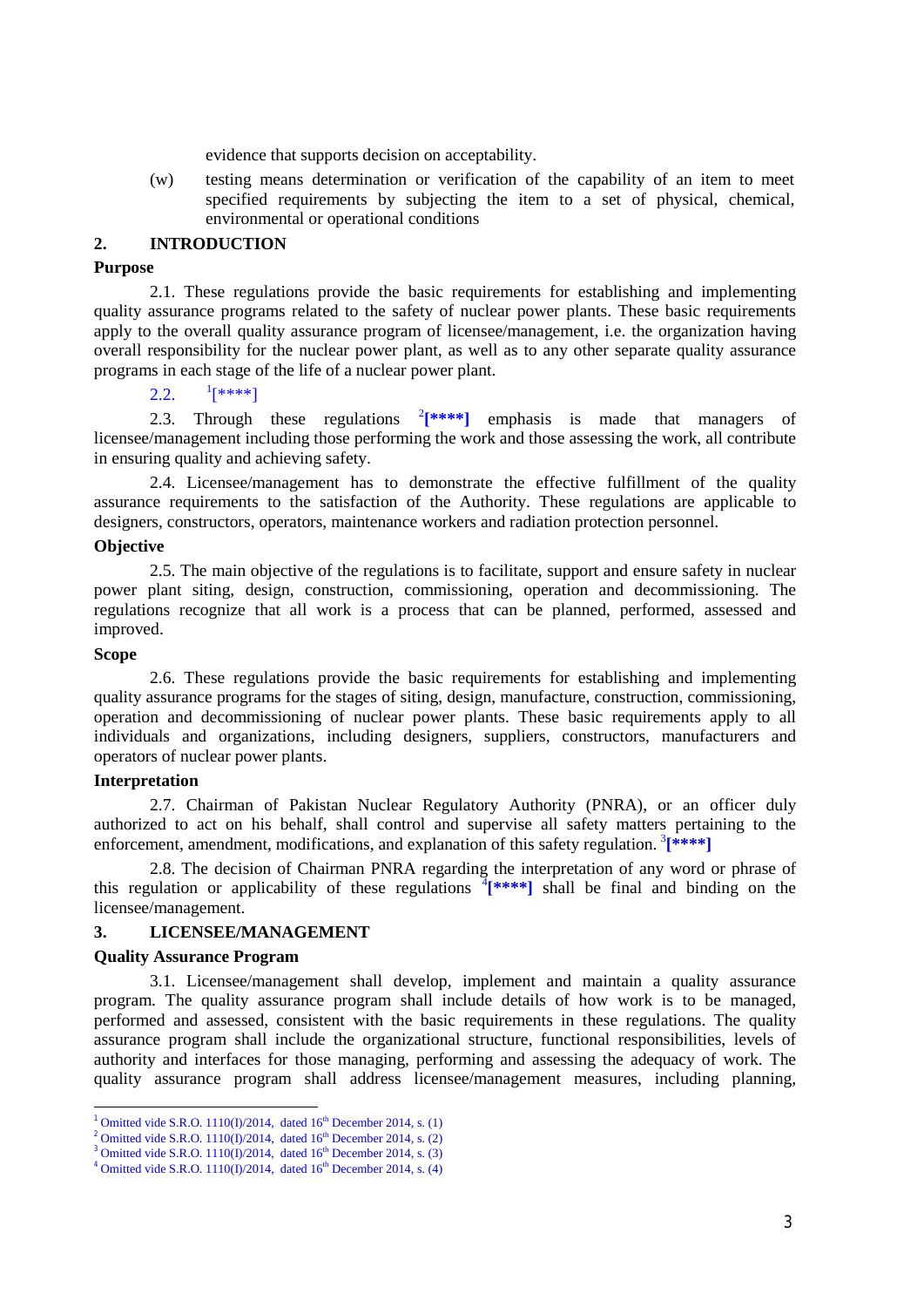scheduling and resource considerations.

3.2. Licensee/management in the entire and constituent areas of work shall provide and demonstrate support for the effective implementation of the quality assurance program consistent with specified time schedules for accomplishing project activities. If the licensee/management delegates to other organizations the work of establishing and implementing all or a part of the overall program, it shall retain responsibility for the effectiveness of the program in all circumstances.

3.3. The quality assurance program shall provide an interdisciplinary approach involving many organizational components and shall not be regarded as the sole domain of any single group. The quality assurance program shall demonstrate the integration of the following principles:

- (i). managers provide planning, resources and support to achieve the organization's objectives.
- (ii). staff performing the work achieve quality; and
- (iii). staff performing assessments evaluate the effectiveness of management processes and work performance.

3.4. The quality assurance program shall be binding on every relevant employee of licensee/management.

3.5. Nuclear safety shall be the fundamental consideration in the identification of the items, services and processes to which the quality assurance program applies. A graded approach based on the relative importance to nuclear safety of each item; service or process shall be used. The graded approach shall reflect a planned and recognized difference in the applications of specific quality assurance requirements.

3.6. The quality assurance program shall include measures, which ensure that all relevant documentation of research and development, designing, purchasing, fabricating, manufacturing, handling, storing, cleaning, erecting, installing, testing, inspecting, maintaining, repairing, operation, technical support, refueling and disassembly is available in English language.

# **Training and Qualification**

3.7. Personnel shall be trained and qualified so that they are competent to perform their assigned work and understand the safety consequences of their activities.

# **Non-Conformance Control and Corrective Actions**

3.8. Items, services and processes that do not meet specified requirements shall be identified and the safety impact of the non-conformances assessed and reported to the appropriate level of management. Depending on the results of the assessment, the items shall be accepted, rejected, repaired or reworked, and services and processes accepted or rejected.

3.9. To ensure improvement, the causes of such non-conformances shall be determined and action taken to prevent their recurrence. Item characteristics (such as reliability), process implementation, experience and other quality related information (including licensee/management processes) shall be reviewed and the data analysed to identify improvements.

#### **Document Control and Records**

3.10. Documents such as procedures, instructions, specifications and drawings, or other media which describe processes, specify requirements or establish design, shall be prepared, reviewed, approved, issued, distributed, authorized, revised and, as required, validated. All personnel preparing, revising, reviewing or approving documents shall be specifically assigned to this work and be given access to appropriate information upon which to base their input. Personnel using documents shall be aware of and use appropriate and correct documents.

3.11. Records relating to personnel and records that describe the status, configuration and characteristics of items and services, describe the performance of processes and represent objective evidence of quality shall be specified, prepared, reviewed, approved and maintained. All records shall be legible, complete and identifiable. A records system shall be established to provide for the identification, collection, indexing, filing, storing, maintenance, retrieval and disposal of records.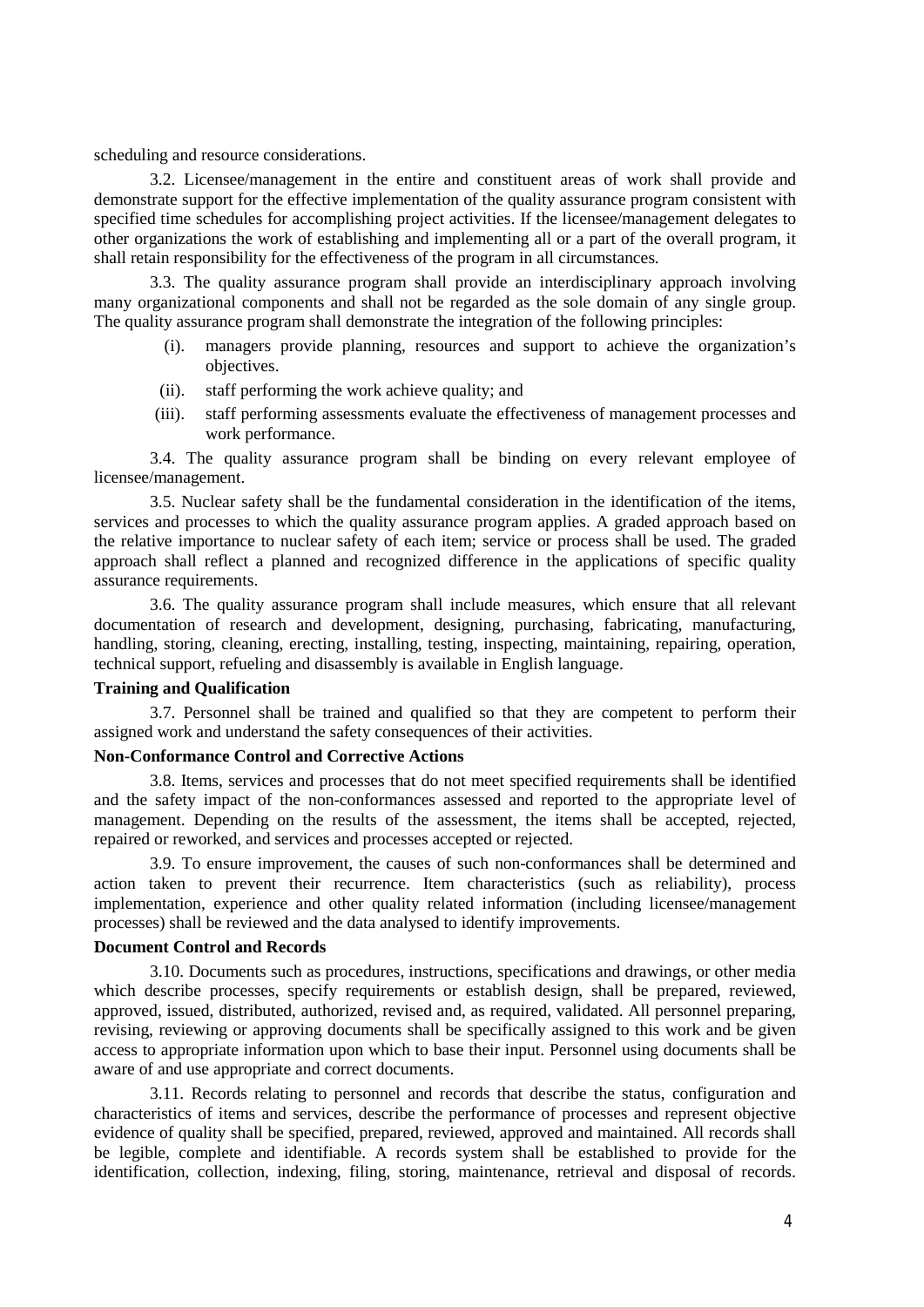Retention times of records and associated test materials and specimens shall be established to be consistent with the type of records, material and specimens involved.

# **4. PERFORMANCE**

## **Work**

4.1. During all stages in the life of the nuclear power plant, work shall be planned and performed in accordance with established regulations, standards, specifications, practices and administrative controls. Work shall be performed under controlled conditions, using approved current instructions, procedures, drawings or other appropriate means that are periodically reviewed to ensure adequacy and effectiveness.

4.2. Items and services shall be identified and controlled to ensure their proper use. Items shall be shipped, stored, handled, maintained, operated and used as specified to prevent their damage, loss or deterioration.

4.3. Equipment used for process monitoring, data collection, inspections and tests shall be of the proper range, type, accuracy and precision.

## **Design**

4.4. Design, including subsequent changes, shall be carried out in accordance with established regulations and shall incorporate applicable requirements and design bases. Design interfaces shall be identified and controlled.

4.5. The adequacy of design, including design tools and design inputs and outputs shall

be verified or validated by individuals or groups other than those who originally performed the work. Verification, validation and approval shall be completed before implementation of the design.

# **5. Procurement**

5.1. Procured items and services shall meet established requirements and perform as specified. Suppliers shall be evaluated and selected on the basis of specified criteria.

5.2. Requirements necessary to ensure the quality of items and services shall be developed and specified in the procurement documents. Evidence that purchased items and services meet procurement requirements shall be available before they are used.

5.3. Requirements for reporting deviations from procurement requirements shall be specified in the procurement documents.

5.4. Inspection and testing of specified items, services and processes shall be conducted using established acceptance and performance criteria. The level of inspection and testing and the degree of independence of personnel shall be established.

5.5. Administrative controls, such as hold points and status indicators, shall be used to preclude the bypassing of required inspections and tests. Any inadvertent use, installation or operation of items, services and processes that have not passed the required inspections and tests shall be prevented.

# **6. ASSESSMENT**

# **Licensee/management Self-Assessment.**

6.1. Licensee/management at all levels shall regularly assess the processes for which it is responsible. Licensee/management shall determine its effectiveness in establishing, promoting and achieving nuclear safety objectives. Management process weaknesses and barriers that hinder the achievement of the nuclear safety objectives shall be identified and corrected.

## **Independent Assessment/Audit**

6.2. Independent assessments/audit shall be conducted on behalf of licensee/management to measure the effectiveness of management processes and the adequacy of work performance, to monitor item and service quality and to promote improvement.

6.3. An organizational unit shall be established, or an outside agency assigned, with the responsibility to conduct independent assessments/audit. It shall have sufficient authority and